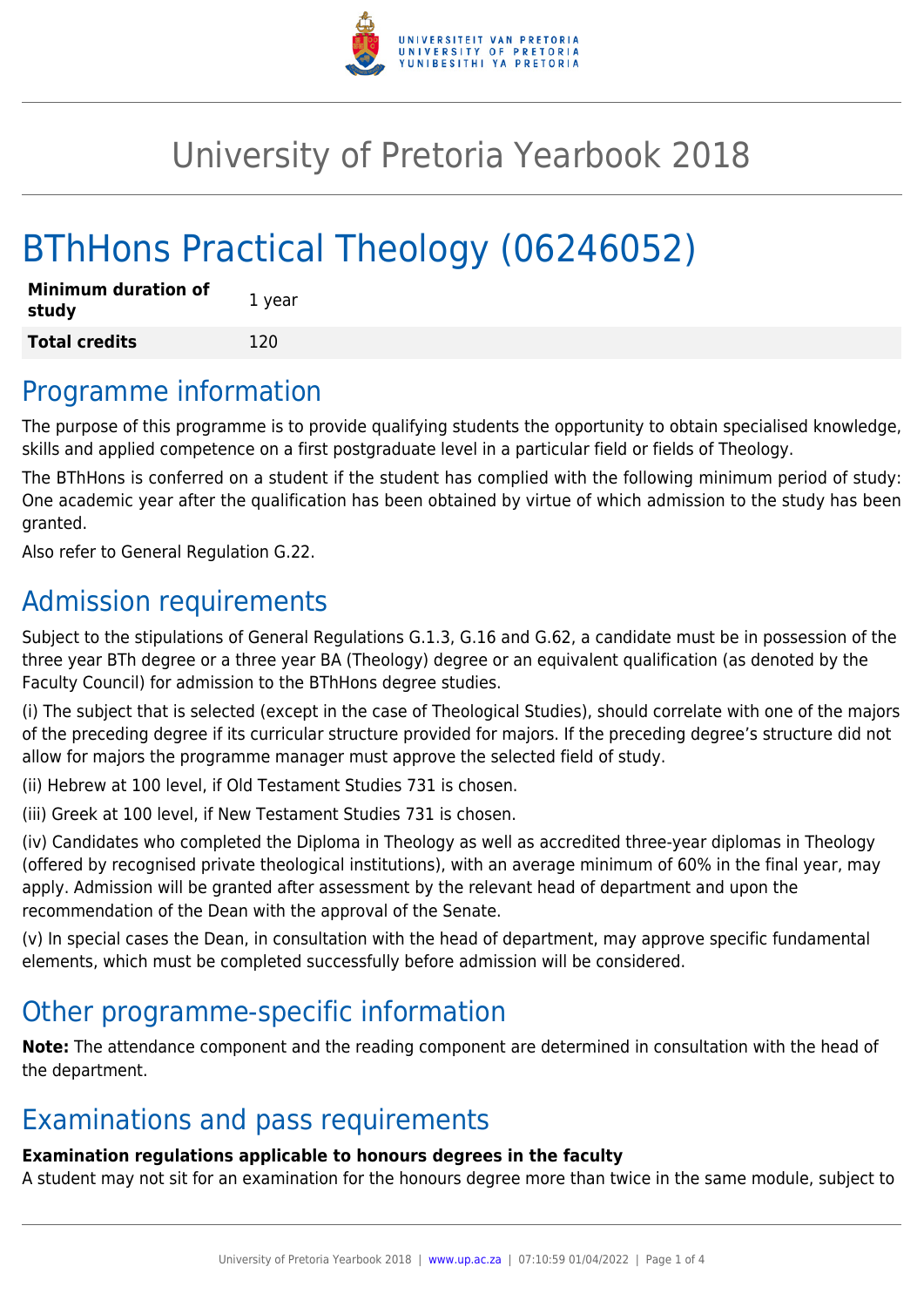

exceptions approved by the Dean, on the recommendation of the head of department. A percentage mark is given provided that the passmark is at least 50% and at least 75% as a pass with distinction.

### Research information

#### **Article for publication**

Unless Senate, on the recommendation of the supervisor, decides otherwise, a student, before or on submission of a dissertation, must submit at least one draft article for publication in a recognized academic journal and in the case of a thesis, must submit proof of submission of an article issued by an accredited journal, to the Head: Student Administration.

The draft or submitted article, as the case may be, should be based on the research that the student has conducted for the dissertation/thesis and be approved by the supervisor if the supervisor is not a co-author. The supervisor shall be responsible for ensuring that the paper is taken through all the processes of revision and resubmission, as may be necessary. Conferment of the degree may be made subject to compliance with the stipulations of this regulation.

### Pass with distinction

The degree is conferred with distinction on a student who obtains a weighted average (GPA) of 75% in all the prescribed modules, provided not one of the modules had been failed previously and that the programme was completed within the minimum prescribed period.

### General information

#### **Registration for postgraduate programmes**

#### **1. Concurrent registration for a second postgraduate programme**

No student is allowed to register for more than one postgraduate programme concurrently, except where the student's academic record warrants it and with the Dean's approval. Continuation of study for the second postgraduate programme will be subject to favourable progress reported by the heads of department in the Faculty of Theology. However, no student will be allowed to participate in examinations for a second postgraduate programme in another faculty during the examinations of the Faculty of Theology.

#### **2. Renewal of registration**

Students of the University are registered for one year of study. After an academic year has expired, students wishing to continue their studies at the University must renew their registration and pay such fees for renewal of registration as prescribed.

No interruption may occur in a postgraduate student's registration for a postgraduate study programme. Should a student interrupt his/her studies, such a student will upon re-registration be liable for the full fees applicable to the degree programme.

If a student interrupts registration for the postgraduate programme and it is not renewed within four years of the first registration, the credits obtained will no longer be valid. The student should repeat the modules already passed.

A student for an honours degree must complete his or her studies within two years. Under special circumstances, the Dean, on the recommendation of the head of department, may give approval for a limited fixed extension of this period.

A master's degree is conferred on a student only if at least one year has expired after obtaining the qualifications required for master's study.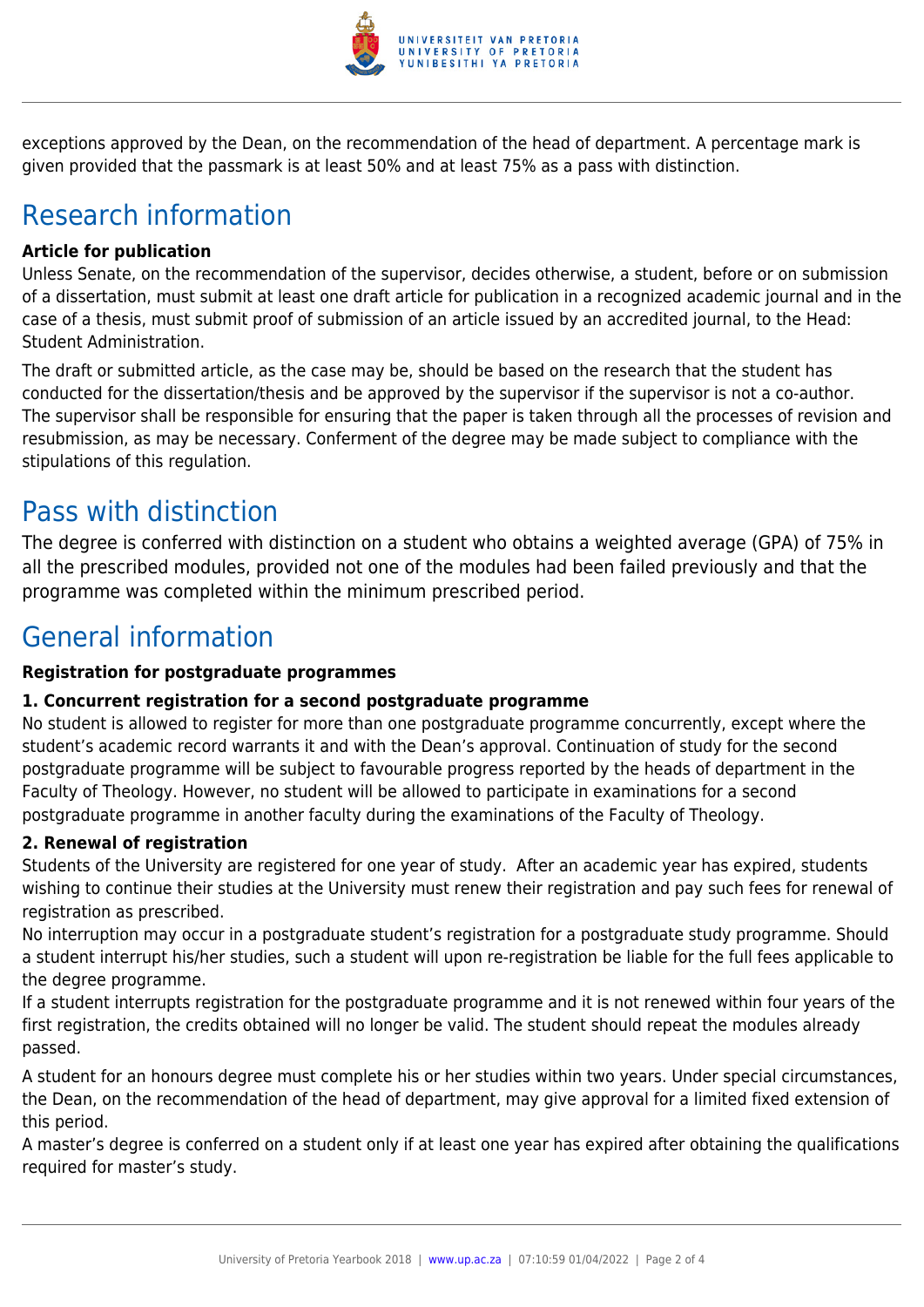

A doctorate is conferred on a student only if at least 12 months since registration for the doctorate at this University have expired. Subject to other faculty regulations, a student for a doctorate must complete his or her studies within three years after first registering for the degree. Under special circumstances, the Dean, on the recommendation of the head of department, may give approval for a limited fixed extension of this period.